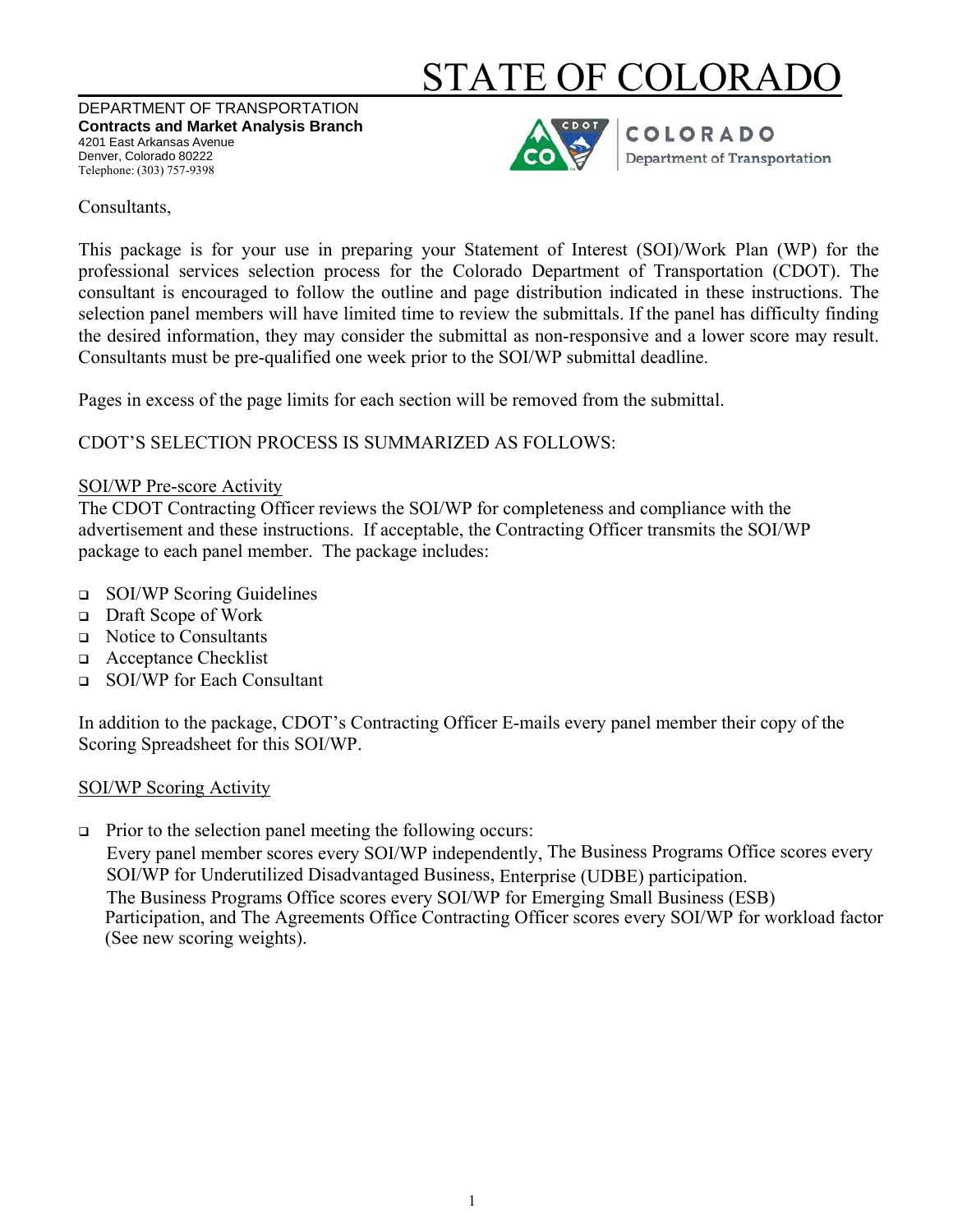**The NEW workload** factor is based on YOUR FIRM'S **amount of earnings** from new contracts WORKED ON in the previous two years:

For FY 2013 / 2014, the scale is as follows:

| A) $$00.00 - $3,000,000$                | 5 points |
|-----------------------------------------|----------|
| B) \$3,000,000 to \$6 million           | 4 points |
| $\degree$ C) \$6 million to \$9 million | 3 points |
| D) \$9 million to \$12 million          | 2 points |
| E) Over \$12 million                    | 1 point  |
|                                         |          |

The Agreements Office evaluates this factor prior to the selection meeting. The total value of all contracts awarded to each consultant for the two years preceding the SOI/WP submittal date are included. This factor comprises 10-15 percent of the total score (depending on an interview or not). The workload score is not provided to the selection board until the selection meeting, after each of the panel members have already scored all consultant submittals and they have reached consensus on all of their scoring factors.

#### Selection or Short-list Panel Meeting

A selection panel meeting is held to compile scores and discuss the panel member's evaluations of the consultant's SOI/WP based on the following criteria:

- Firm Capability
- Past Performance on Similar Projects or Similar Teams
- **Project Team and Capacity**
- □ Work Location
- $\Box$  Capacity (new scoring criteria)
- □ Project Goals
- Project Control
- Project Concept
- □ Project Critical Issues

The selection panel reaches a consensus ranking of either the final selected firm, if there is not going to be an interview phase, or the short list of firms (the top 3 qualified consultants), if there is going to be an interview phase. The panel provides its recommendation to the Chief Engineer for approval. The Chief Engineer's approval. The Agreements Office will then proceed with selection notification or the interview phase.

#### Interview Selection Panel Meeting

The short listed firms have two weeks to prepare their presentation for their interview with the selection panel. The purpose this meeting is to allow consultants time to present their analysis of the project and to allow the panel time to clarify the consultant's qualifications in a question and answer session.

#### Final Selection

In making the final selection recommendation to the Chief Engineer, the panel reaches consensus on the ranking of the selected firm. The panel provides its recommendation to the Chief Engineer for approval. The Chief Engineer's approval is necessary before proceeding with selection notification.

#### SOI/WP Documentation

In addition to these instructions, the following documents are needed to prepare an SOI/WP and can be found on the CDOT consultant management web-site https://www.codot.gov/business/consultants/advertised-projects/2015 :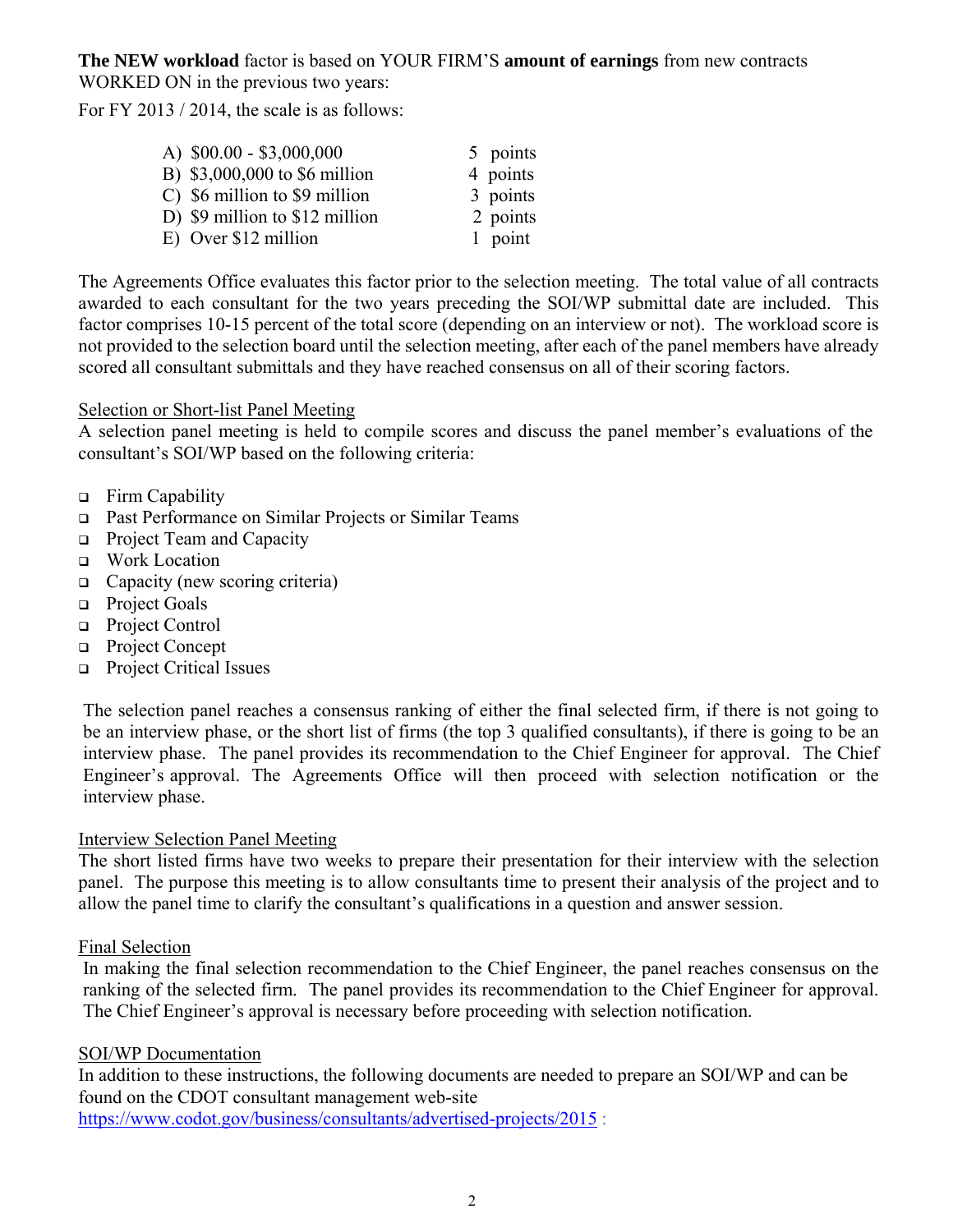- Key Event Schedule (KES)
- **Invitation for Consultant Services (ad)**
- Consultant Evaluation Scoring Spreadsheet (Example)
- Draft Scope of Work This scope of work is subject to review by CDOT and may change. Consultants should be aware that the final scope of work may involve input from the selected Consultant.
- $\overline{\phantom{a}}$  ESB Requirements and Definitions
- $\cdots$  UDBE Requirements and Definitions
- $\Box$  SOI/WP Preparation Instructions for consultants

#### Additional Requirements

- All firms submitting a SOI/WP must be pre-qualified at least seven calendar days prior to the SOI/WP submittal date. Pre-qualification must be done annually.
- In addition, each Prime consultant **and** Sub- Consultant must have a Master Pricing Agreement prior to the contract being executed.
- Professional liability insurance and other insurance are required for the length of the contract from selected consultant. Proof of insurance must be submitted with the final cost proposal. Contact Tracie Smith for questions on insurance requirements at 303)757-9491.
- Pre-qualification questions should be directed to the Agreements Office, at (303)757-9006.
- **HILLET MasterPricing Agreement questions should be directed to George Currie at (303) 757-9671.**<br> **HILLET CONSULTER CONSULTER CONSULTER CONSULTER CONSULTER CONSULTER CONSULTER CONSULTER CONSULTER CONSULTER**

Consultant selection process questions should be directed to Agreement's Contracting Officer:

#### Natalie A. Martinez, Contracting Officer (303) 757-9374

The Agreements Office recommends that you prepare your SOI/WP in a 10 or 12 point font. If a smaller font is used, it may reflect negatively on your scores if panel members cannot read your submission. A page for the submittal is defined as a standard 8-1/2 x 11 inch sheet of paper unless specified otherwise.

#### **The page number limitations remain unchanged.**

If you notice any conflicts between the instructions and the guidelines in the advertisement, information in the advertisement takes precedence.

Please do **not** include company prime or sub-consultant firm resumes, or staff resumes.

Sincerely,

Natalie A. Martinez, Contracting Officer Consultant Agreements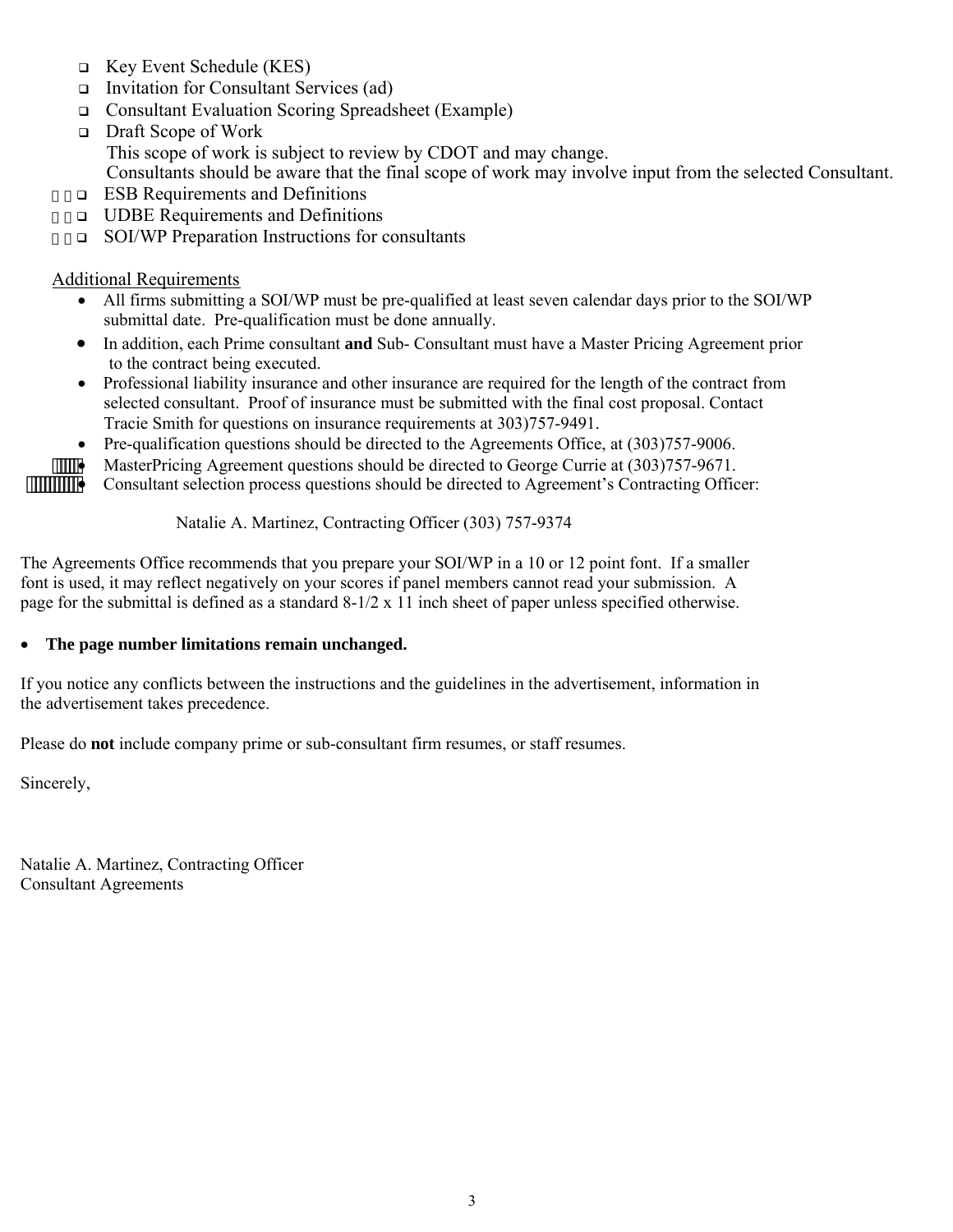# **Professional Consultant Services Statement of Interest**

# **(SOI)/Work Plan (WP) Preparation**

# **Instructions for Consultants**



Colorado Department of Transportation Agreements Office 4201 East Arkansas Avenue Denver, Colorado 80222-3400 Telephone Number: (303) 757-9398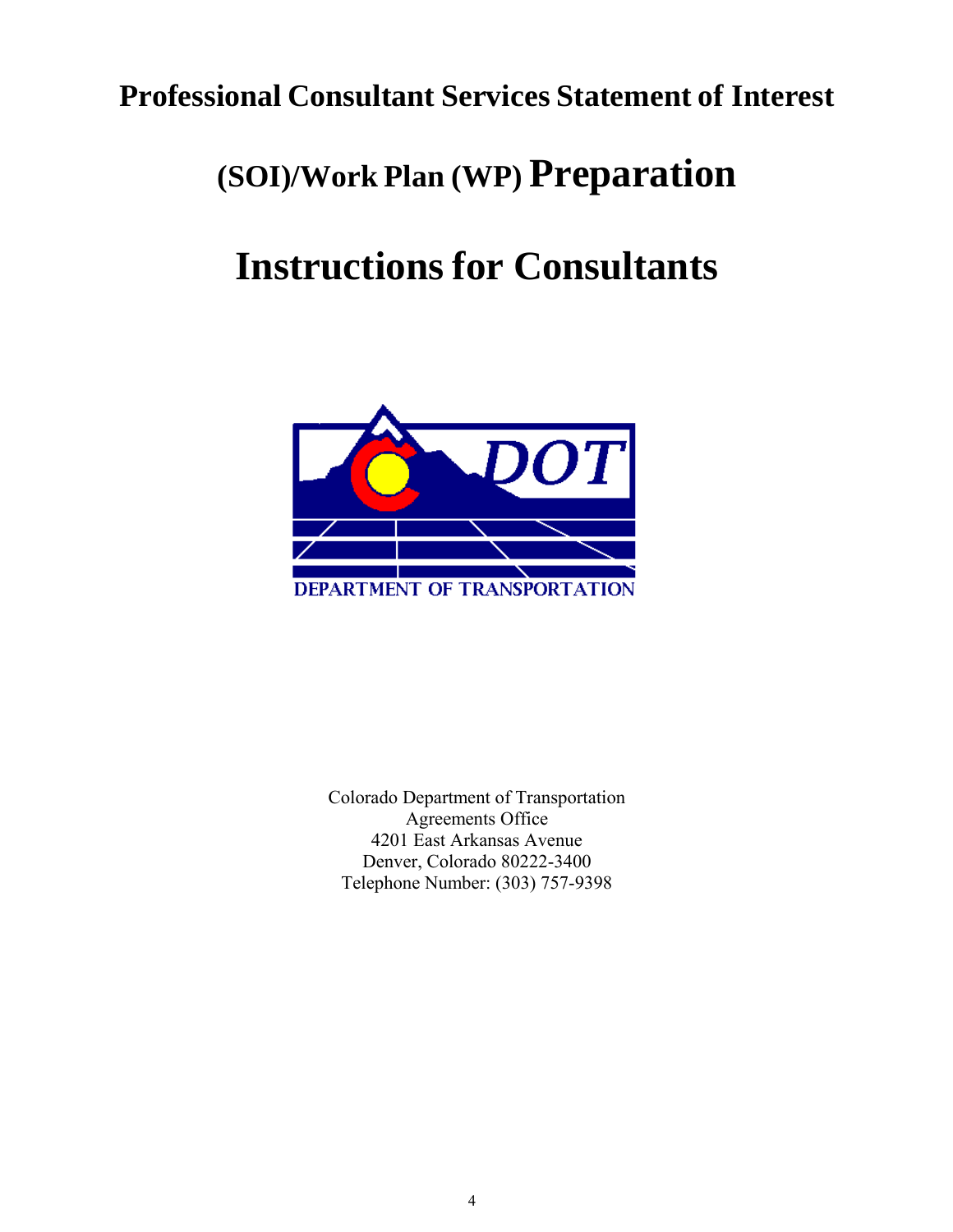# I. CONSULTANT SOI/WP INSTRUCTIONS

We are now accepting proposals electronically THROUGH THE CDOT PORTAL or by hard copies (and if by hard copy, submit one SOI for each panel member, as before)

- A. Statement of Interest (SOI) / Work Plans (WP) Should Contain the Following Elements:
	- 1. Cover or Introductory Letter **(**2 page limit 8 1/2 x 11 paper)
	- 2. Statement of Interest Section **(**5 page limit)
	- 3. A Work Plan Section **(**4 page limit 8 1/2 x 11 paper)
	- 4. An Optional Section **(**5 page limit 8 1/2 x 11paper**,** and up to 3 of the 5 pages can be 11 x 17 paper )
	- 5. The Commendation Section **(**No page limit 8 1/2 x 11 paper)
- B. Cover or Introductory Letter
	- 1. Address the cover or introductory letter to the Agreements Contracting Officer: Natalie A. Martinez, Contracting Officer  $\sim$  Agreements Colorado Department of Transportation Agreements & Consultant Management Section 4201 E. Arkansas Avenue, Room 200 Denver, Colorado 80222-3400
	- 2. Include the following elements of information in the letter as a minimum and highlight these items in bold letters.
		- a) Project number and project location **for project specific** contracts.
		- b) Statement that the firm is pre-qualified and that each team member has a MPA with CDOT and the firm's pre-qualification expiration date and MPA expiration date.
		- c) Certification that the information and data submitted is true and complete to the best knowledge of the individual signing the letter.
		- d) Name, telephone number, e-mail address and physical address of the individual to contact regarding their SOI/WP submittal.
		- e) CDOT **requires** an original signature signed in ink, by an authorized principal, partner, or officer of the firm; if submitting electronically through the CDOT portal, you must answer the certification question before the portal will allow you to submit, **this is in place of the original signature requirement.**
- C. Statement of Interest Section (SOI)
	- 1. The following outline is to aid you in preparing your SOI. Your responses to the elements of this outline should demonstrate the knowledge and expertise your firm brings to the project.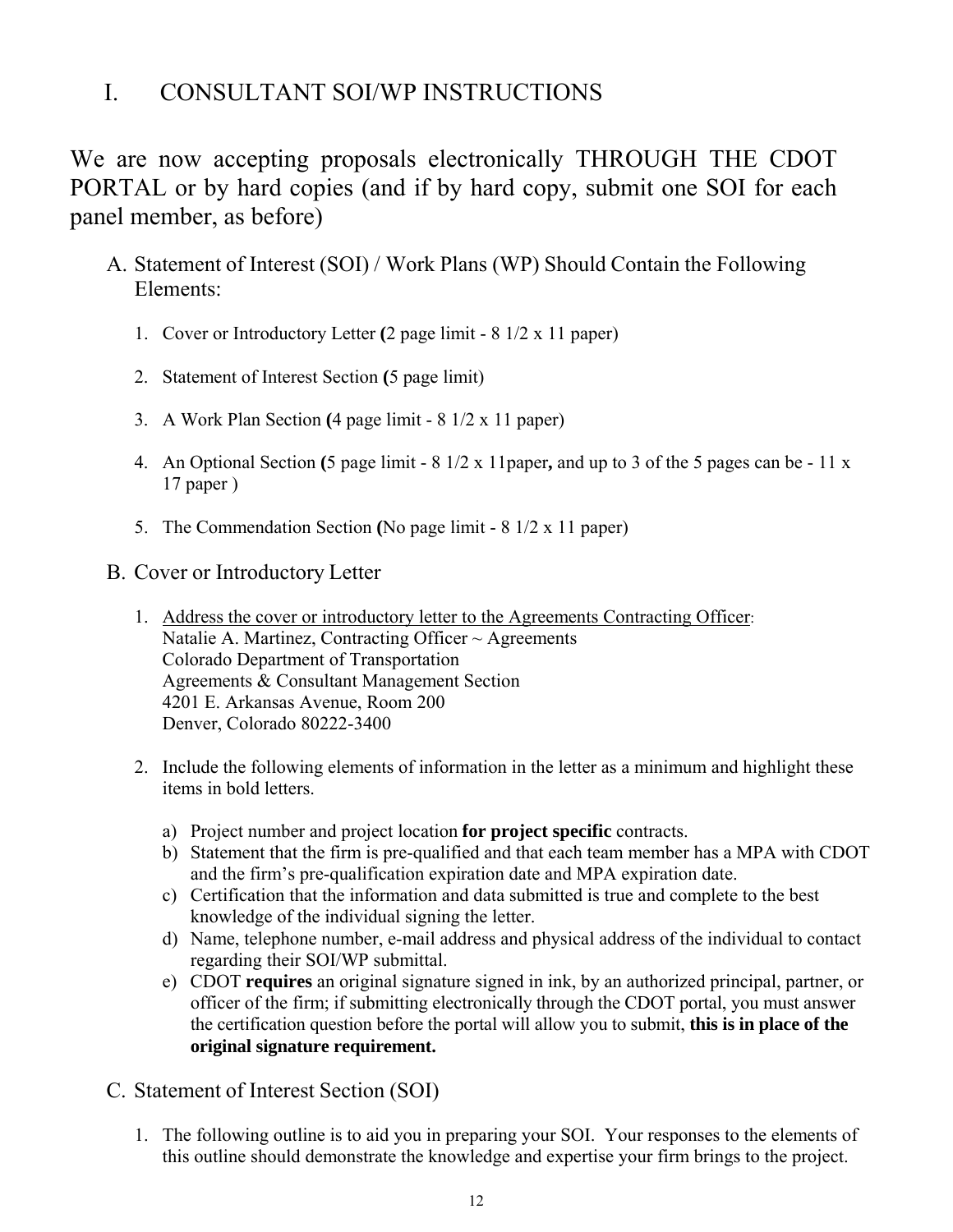- a) Firm Capability
	- (1) Address the firm's size and the disciplines of technical staff.
	- (2) Include the firm's relevant experience and accomplishments as a Prime Consultant that were are not listed in the project team section.
- (3) Outline computer software availability and its compatibility with CDOT software.
	- (a) All consultants are **required** to use the following Bentley Suite software packages, which are currently used by CDOT:
		- **(i)** INROADS for project design
		- **(ii)** Microstation for project drafting
		- **(iii)** ProjectWise
- (4) Indicate the Consultant's availability to do the project concurrent with existing and projected work loads.
- (5) Consider including the following:
	- (a) Graphs depicting firms capacity to do the project
	- (b) Information on the sub-consultant's role
	- (c) The sub-consultants function and integration into the team
	- (d) Match of personnel to the existing and future work load b)

Past Performance on Similar Projects or Similar Teams

- (1) List current and past projects completed within the past three years with CDOT
- (2) List similar projects which are on-going or completed within the past three years for other agencies.
- (3) Demonstrate your firm's or team's ability to do the following for projects listed above:
	- (a) Control costs
	- (b) Meet schedules
	- (c) Provide quality work.
- (4) Include the project name, project manager's name and telephone number for all projects listed above.
- (5) Describe your firm's role for all the projects listed above.
- (6) Please include any letters of commendation you received on the projects listed above in the commendation section, where they will not count against your page limits.

## **(A) Project Team and (B) Capacity**

- (1) Identify your:
	- (a) Project Principal
	- (b) Project Manager
	- (c) Key Staff
	- (d) Sub-consultants.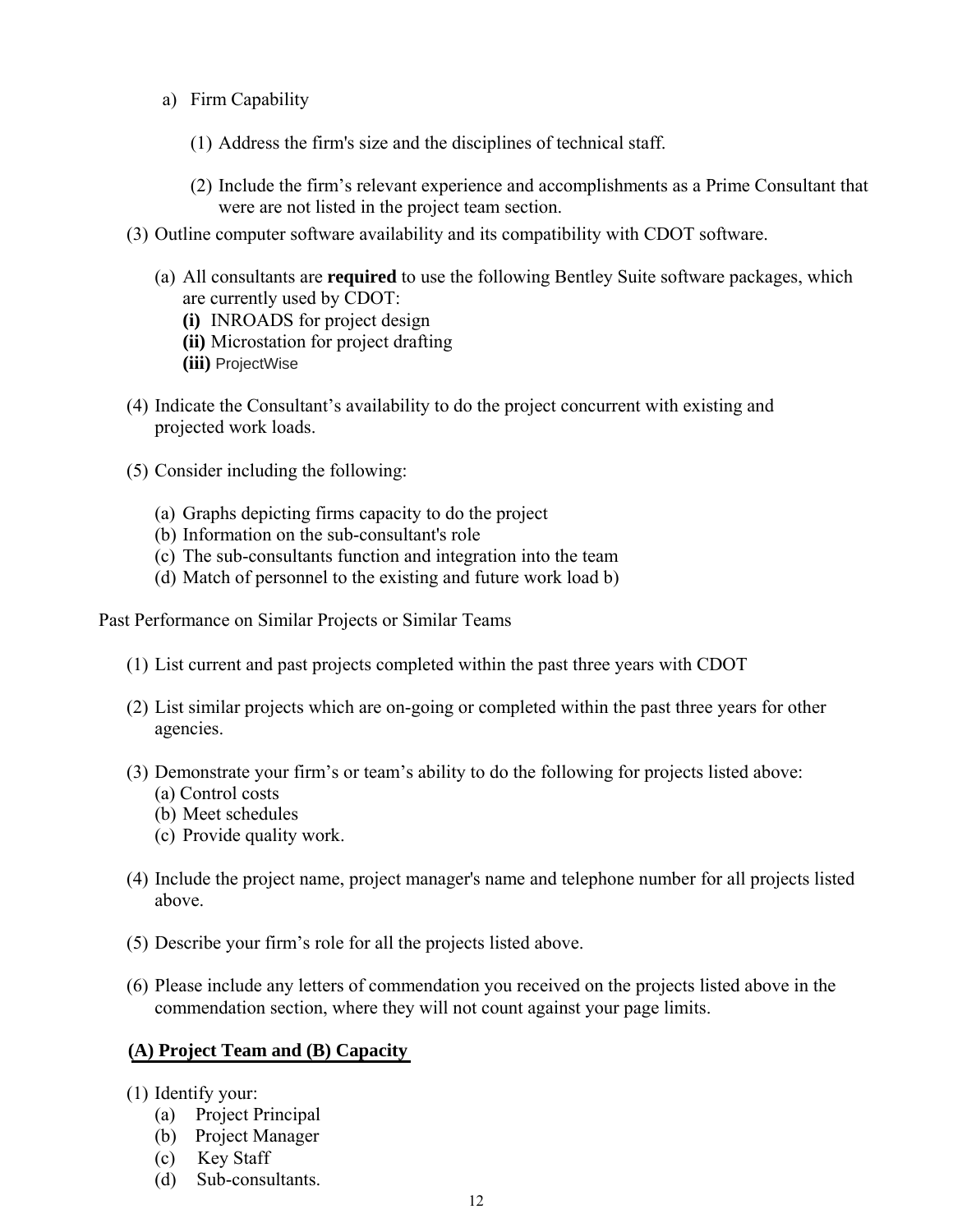- (2) Present a brief discussion regarding how the team's qualifications and experience relate to this project.
- (3) Include the following:
	- (a) Principal's level of involvement in the project
	- (b) Qualifications and relevant individual experience of prime and sub-consultant team members
	- (c) Unique knowledge of team members related to the project
	- (d) Commitment of time and availability of key staff members
	- (e) Length of time with the firm for each key team member
	- (f) Experience on similar projects as a team
	- (4) A project team organization chart maybe included in the optional section and, if it's included there, it is counted as a page of optional section.

### **(B) Capacity**

- (1) This factor is based on the prime consultant's capacity to do work in Colorado.
- (2) The advertisement lists the disciplines that will be included in the contract.
	- (a) For each discipline listed, include a list of your firm's quarterly capacity, in work hours, for your Colorado offices.
	- (b) Provide all of the work hours your firm has committed in each of the disciplines for each of the next four quarters, including all contracts for work outside CDOT.

(3) Please note that you are only allowed up to **one** page for capacity, which is included in the five page SOI section limit, moreover, if you submit six pages in the SOI section of your submission, the Contracting Officer will remove the sixth page prior to putting the selection panel package together.

(4) In addition to the required information listed above, you may include narrative describing additional resources you plan to utilize for any of the listed disciplines.

(d) Work Location

Describe where the key work elements of this project will be done by the prime and the sub-consultants. Include the following points in your description:

a) Team's work location relative to the project location.

b) Accessibility of the project team for coordination with the CDOT project manager and the project location.

- (c) Firm's familiarity with the project area and local practices.
- (d) Firm's knowledge of the local labor and materials market.

## D. WORK PLAN SECTION

- 1. Project Goal
	- a) Indicate the following: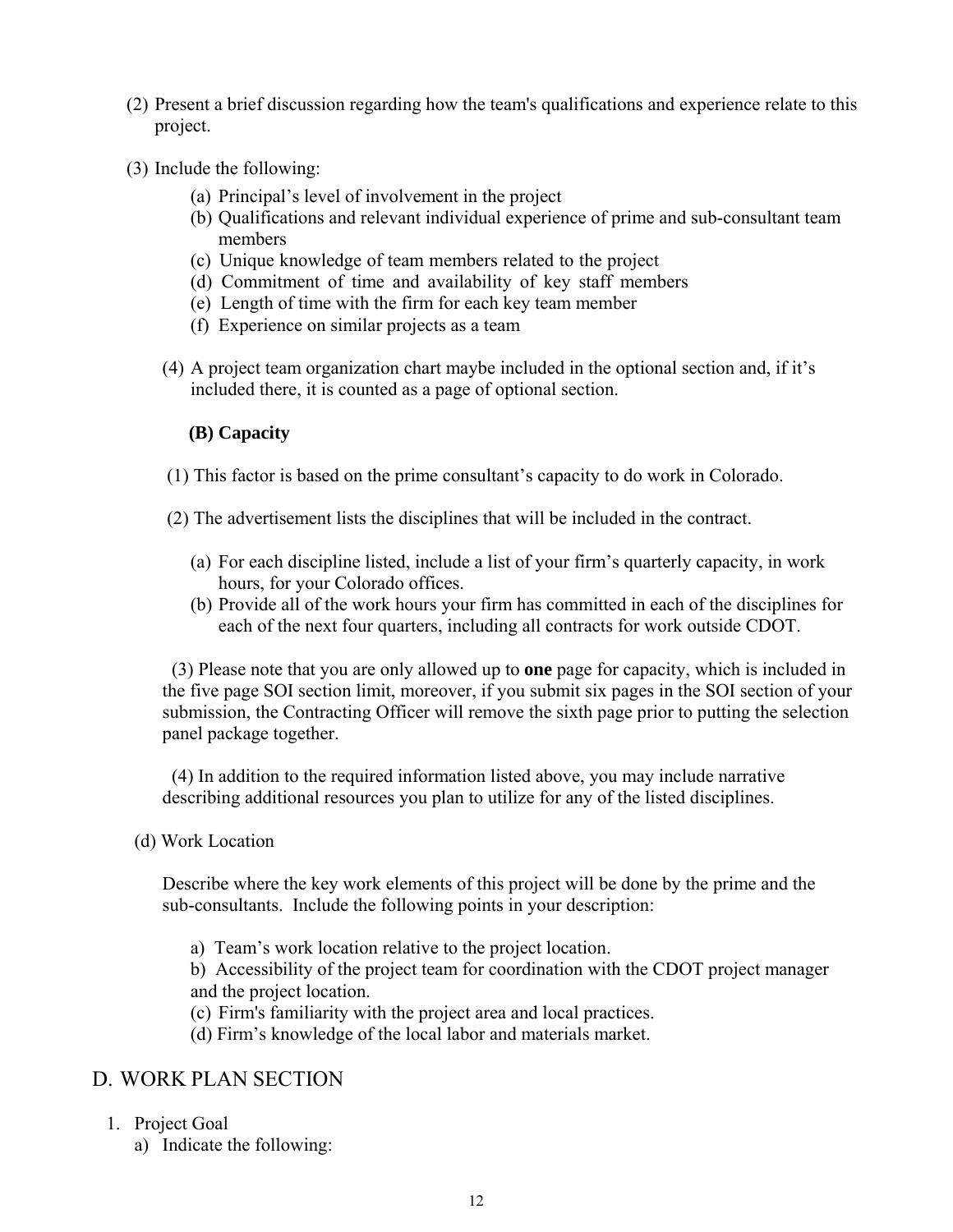- (1) Your firms understanding of the project goals.
- (2) A list of deliverables required on the project.
- (3) For non-project specific selections, which have no identified tasks, describe a hypothetical project.
- 2. Project Control
	- a) List the names of staff members responsible for the following items and describe how they plan to manage them.
		- (1) Cost Control
			- (a) Controlling consultant contract costs.
			- (b) Controlling construction costs to stay within the budget.
		- (2) Quality Control
			- (a) Insuring that CDOT procedures are followed.
			- (b) Insuring that project plans, specifications and estimates are free of errors and meet CDOT and other agency standards.
		- (3) Scheduling
			- (a) Managing the required work to meet the established schedule.
			- (b) For your information, a detailed work hour schedule should **not** be included.
- 3. Project Concept
	- a) Briefly describe the actions you plan to take to achieve the project goals and objectives.
		- (1) Consider the following items:
			- (a) Have you formulated a successful approach to the project?
			- (b) Are possible design alternates suggested?
			- (c) Have you exhibited sensitivity to general public concerns?
			- (d) Have you demonstrated a clear and concise understanding of the project based on the data which has been provided?
- 4. Critical Issues (Problems and Solutions)
	- a) This is your opportunity to present an analysis of the most significant issues that you believe you will have to address in order to successfully complete this contract.
		- (1) Consider the following points in presenting your analysis:
		- (2) Are major problems identified?
		- (3) Are the problems significant?
		- (4) Are solutions reasonable?
- 5. Miscellaneous Section (Optional)
	- a) This section provides the Consultant with the opportunity to submit additional Information: (1) Graphs
		- (2) Charts
		- (3) Photographs
	- b) Up to three pages can be 11 x 17 inches, but they must be folded to 8.5 x 11 inches.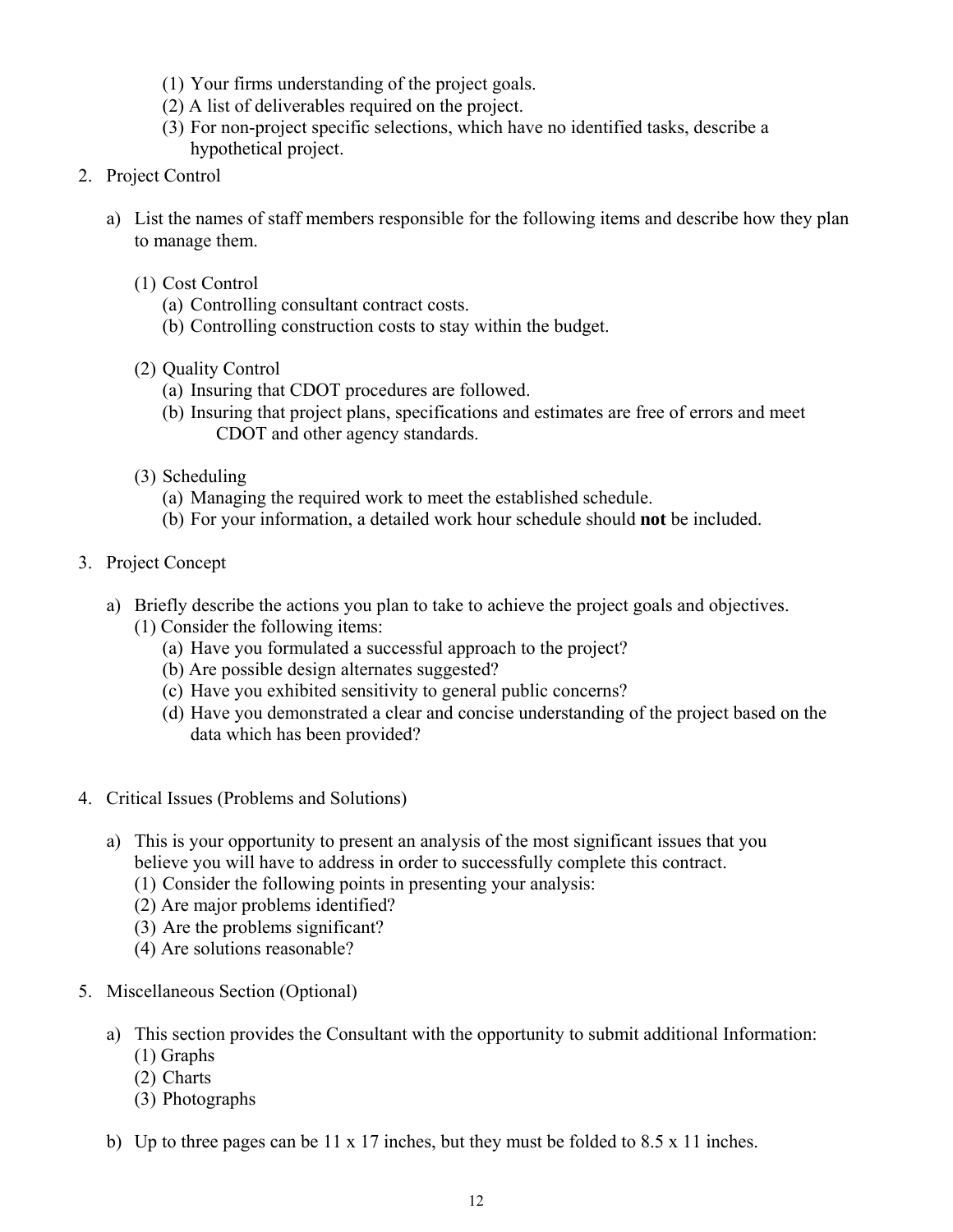- 6. Commendation Section
	- a) Attach the following in the order shown:
		- (1) Letters of acceptance from UDBE firms regarding their availability to be a subconsultant.
		- (2) Either CDOT Form 1330 (Non-Project Specific Consultant Contracts) or CDOT Form 1331 (Project Specific Consultant Contracts)
		- (3) Copies of their certificates from the City of Denver's Certification Office.
		- (4) Letters of acceptance from ESB firms regarding their availability to be a subconsultant.
		- (5) Copies of their ESB approval letters from CDOT
		- (6) Letters of commendation or awards for similar previous work completed within the last three years. These letters should be of reasonable length and pertinent to the project.
- 7. Underutilized Disadvantaged Business Enterprise (UDBE) Participation
	- (1) For each UDBE you are using to meet the project's UDBE goal, include in the Commendation Section the following:
		- (a) Appropriate CDOT DBE commitment form:
			- (i) Certificate of Proposed DBE participation for Project Specific (PS) Consultant Contracts (Form 1331)
			- (ii) DBE Bid Conditions Assurance for Non-Project Specific (NPS) Consultant Contracts (Form 1330)
		- (b) A letter of acceptance from each DBE listed on the Form 1330 or 1331.
		- (c) A copy of each DBE's certificate or a letter of certification from the Colorado Department of Transportation's Certification Office or from the City of Denver's Certification Office.
		- (d) Please attach letters and certificates in the commendation section so they will not count against your page limits. Also, if the certificate or letter of certification is not included, their UDBE participation may **not** be included in your score.
	- (2) List:
		- (a) Whether your firm is a certified UDBE.
		- (b) Which items of work is committed to each UDBE.
		- (c) The percentage of the project your firm is committing to each UDBE.
		- (d) Your firm's total percentage commitment to DBEs on this project.

(e) Which, if any, of the UDBE Firms have received fewer than 5 CDOT contracts and subcontracts in the past 3 years?

- (3) Consider:
	- (a) The document entitled "UDBE Definitions and Requirements" describes the UDBE commitment and other requirements associated with the consultant's UDBE participation.
	- (b) Consultants are expected to commit "meaningful work" to the UDBE sub consultants.
- (4) For your information, DBE factors are scored separately by CDOT's Business Programs Office.
- 8. Emerging Small Business (ESB) Usage
	- (1) Include "letters of acceptance" from the ESB firms and a copy of their notice of eligibility from CDOT in the commendation section, so that they will not count against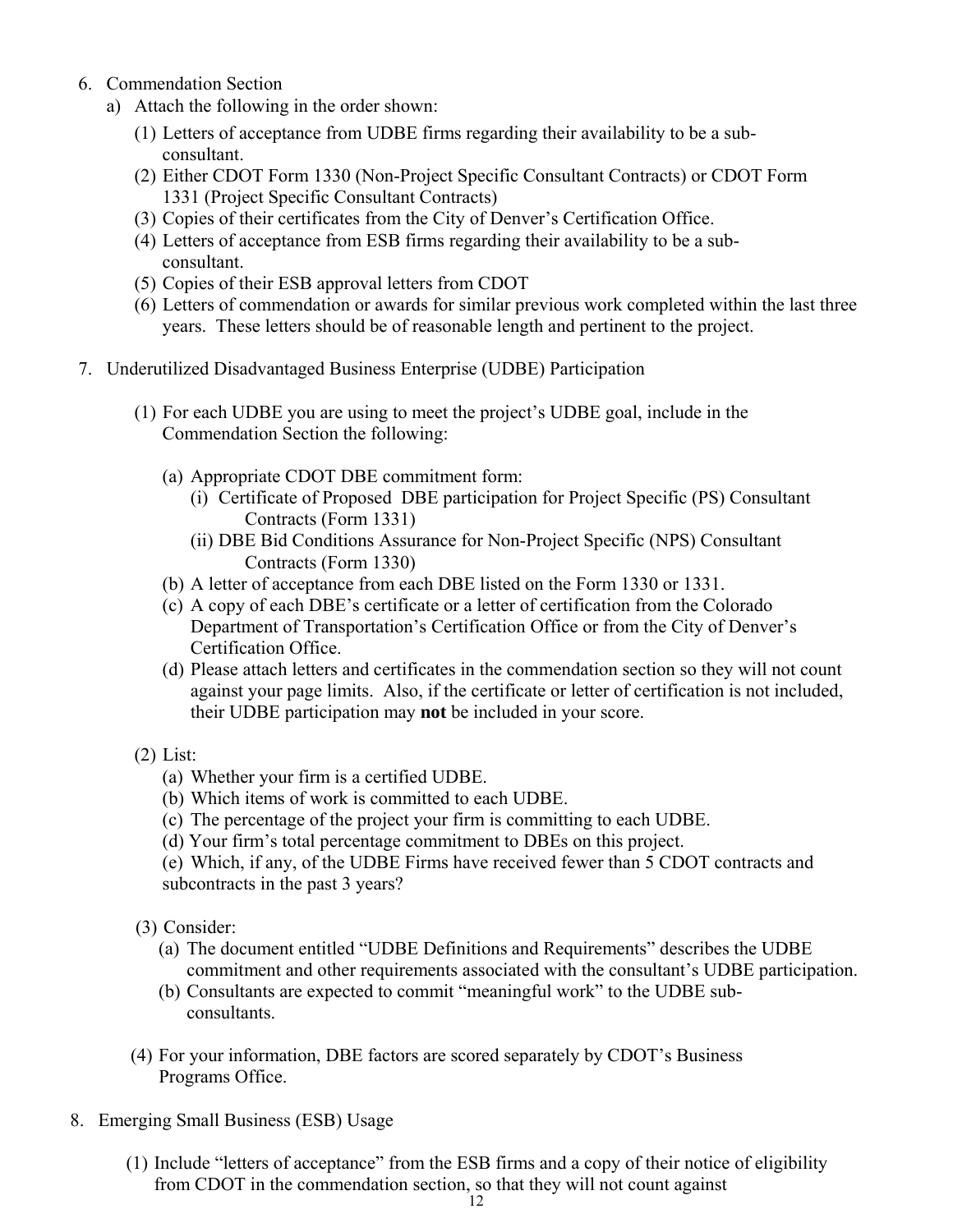your page limits. If their notice of eligibility is **not** included, their ESB participation may **not**  be included in your score.

(2) State:

- (a) Whether your firm is an eligible ESB firm.
- (b) Which items of work your firm is committing to each ESB.
- (c) Which, if any, of the ESB firms have never had CDOT contracts.

(3) Consider:

- (a) Utilization of an ESB firm for at least a part of the work.
- (b) Utilization of an ESB firm who has never had a CDOT contract.
- (c) The prime consultant is expected to commit "meaningful work" to their ESB subconsultants.
- (4) For your information, ESB factors will be scored separately by CDOT's Business Programs Office.

# II. CONSULTANT SELECTION PROTEST RULES

- A. Protests will be handled as follows:
	- 1. Any actual or prospective consultant who is aggrieved in connection with a solicitation or award of a contract may protest to the Chief Engineer. The protest shall be submitted in writing within seven working days after the aggrieved person knows or should have known of the facts giving rise to the protest.
	- 2. The Chief Engineer or designee shall have the authority to settle and resolve a protest of a consultant, actual or prospective, concerning the solicitation or award of a contract. A written decision regarding the protest shall be rendered within seven working days after the protest is filed. The decision shall be based on and limited to a review of only those issues raised by the aggrieved consultant, and will set forth each factor taken into account, in reaching the decision. The decision will constitute the final agency action of the Colorado Department of Transportation regarding the protest.
	- 3. Entitlement to costs: When a protest is sustained by the Chief Engineer or designee, or upon administrative or judicial review, and the consultant should have been awarded the contract under the solicitation, but was not. The protestor will be entitled to reasonable costs incurred in connection with the solicitation, including SOIWP preparation costs. No other costs or fees will be permitted or awarded, and reasonable costs and fees will not include attorney's fees.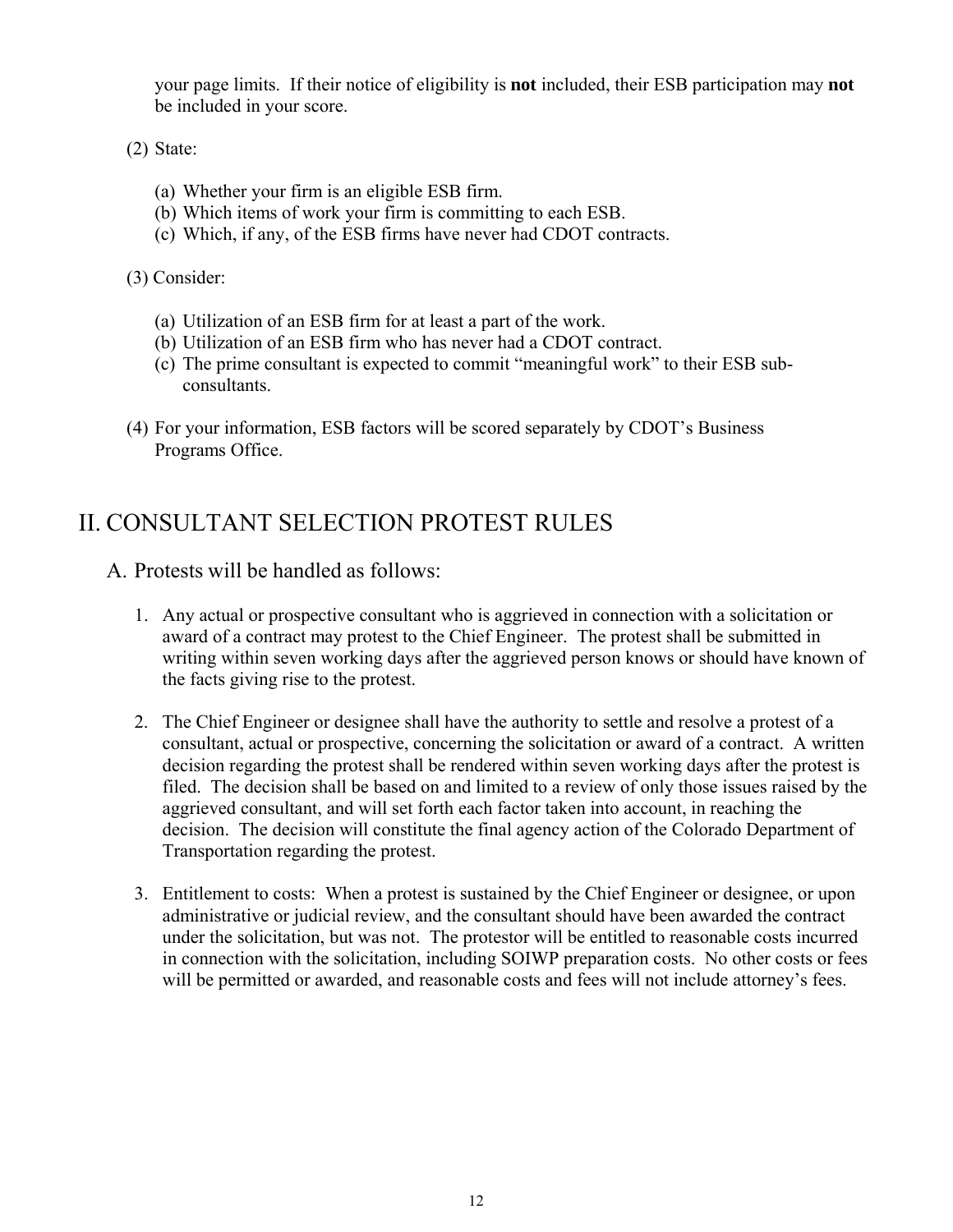

## **Consultant Evaluation: Selection Factors and Considerations** -

Project No:

Description:

| <b>Evaluation Factors:</b> |                                                           | 5 - Superior   4 - Satisfactory Plus   3 - Satisfactory   2 - Satisfactory Minus   1 - Unsatisfactory                                                                                                                                                                                                                                                                                                                                                                                                                                                                                                         |                             |                                 |
|----------------------------|-----------------------------------------------------------|---------------------------------------------------------------------------------------------------------------------------------------------------------------------------------------------------------------------------------------------------------------------------------------------------------------------------------------------------------------------------------------------------------------------------------------------------------------------------------------------------------------------------------------------------------------------------------------------------------------|-----------------------------|---------------------------------|
| Category                   | <b>SelectionFactor</b>                                    | Co                                                                                                                                                                                                                                                                                                                                                                                                                                                                                                                                                                                                            | <b>Short List</b><br>Weight | Weight with<br><b>Interview</b> |
| Statement of Interest      | Firm (Prime) Capability                                   | 1) Firm's size, organization structure and flexibility.<br>2) Production facilities and key capabilities such as CAOO, MOSS, etc.<br>3) Firm's technicaldisciplines and the capabilities of sub-consultants included<br>on the team.                                                                                                                                                                                                                                                                                                                                                                          | 10.00%                      | 8.50%                           |
|                            | Past Experience of Similar Projects<br>with Similar Teams | 1) Demonstrated ability to control costs.<br>2) Demonstrated ability to do quality work.<br>3) Demonstrated ability to meet schedule.                                                                                                                                                                                                                                                                                                                                                                                                                                                                         | 10.00%                      | 8.50%                           |
|                            | <b>Project Team / Capacity</b>                            | 1) Qualifications and ability of professional personnel (Show years of<br>experience and similar project experience).<br>2) Experience on similar projects as a team.<br>3) Commitment of key members.                                                                                                                                                                                                                                                                                                                                                                                                        | 10.00%                      | 8.50%                           |
|                            | <b>Work Location</b>                                      | 1) Team's work location relative to the project location.<br>2) Accessibility of the project team for coordination with the CDOT Project<br>Manager and project location.                                                                                                                                                                                                                                                                                                                                                                                                                                     | 5.00%                       | 4.50%                           |
|                            | <b>Total</b>                                              |                                                                                                                                                                                                                                                                                                                                                                                                                                                                                                                                                                                                               | 35.00%                      | 30.00%                          |
| Work Plan                  | <b>Project Goals</b>                                      | 1) Firm demonstrated understanding of the project goals.<br>2) A list of deliverables required on the project.<br>3) For non-project specific contracts, use a hypothetical project.<br><b>Cost Control:</b>                                                                                                                                                                                                                                                                                                                                                                                                  | 10.00%                      | 7.50%                           |
|                            | <b>Project Control</b>                                    | 1) CONTrolling the consultant contracticosts<br>2) Controlling the construction costs (If relevant) to stay within budget.<br><b>Quality Control:</b><br>1) Insuring that CDOT procedures are followed where appropriate.<br>2) Insuring that project plans, speeding estimates are free of errors and meet<br>CDOT & Utfler <del>agency standards</del> .<br>Schedule:<br>1) Managing the required work to meet established schedule.<br>2) A detailed work hour schedule should NOT be included.                                                                                                            | 10.00%                      | 7.50%                           |
|                            | <b>Project Concept</b>                                    | 1) Has the firm formulated a successful approach to the project?<br>2) Where appropriate, are possible design alternatives suggested?<br>3) Where appropriate, have you exhibited a sensitivity to the general public<br>concerns?<br>4) Has the firm demonstrated a clear and concise understanding of the<br>project based on the data which has been provided?                                                                                                                                                                                                                                             | 10.00%                      | 7.50%                           |
|                            | <b>Project Critical Issues</b>                            | 1) Are the major problems identified?<br>2) Are the discussed problems significant?<br>3) Are possible solutions reasonable?                                                                                                                                                                                                                                                                                                                                                                                                                                                                                  | 10.00%                      | 7.50%                           |
|                            | <b>Total</b>                                              |                                                                                                                                                                                                                                                                                                                                                                                                                                                                                                                                                                                                               | 40.00%                      | 30.00%                          |
|                            | <b>Disadvantaged Business Enterprise</b><br>(DBE)         | S points<br>1) Prime Consultant is a UDBE -<br>2) Prime Consultantis not a UDBE Firm - score can vary from 0 to 4 points<br>based <sup>on the</sup> following:<br>3 Prime consultant submitted UDBE participation that meets or<br>exceeds UOBE goal for the project<br>2) 1 pt <sup>=</sup> Prime consultant submitted some UOBE participation, but does not<br>meet UDBE <sup>goal for the</sup> project<br>3) 1 $pt = Pr$ ime consultant submitted at least one UDBE subconsultant that<br>has<br>received ess than 5 COOT contracts or subcontracts In last 3 years<br>Prime consultant submitted no UDBE | 5.00%                       | 5.00%                           |